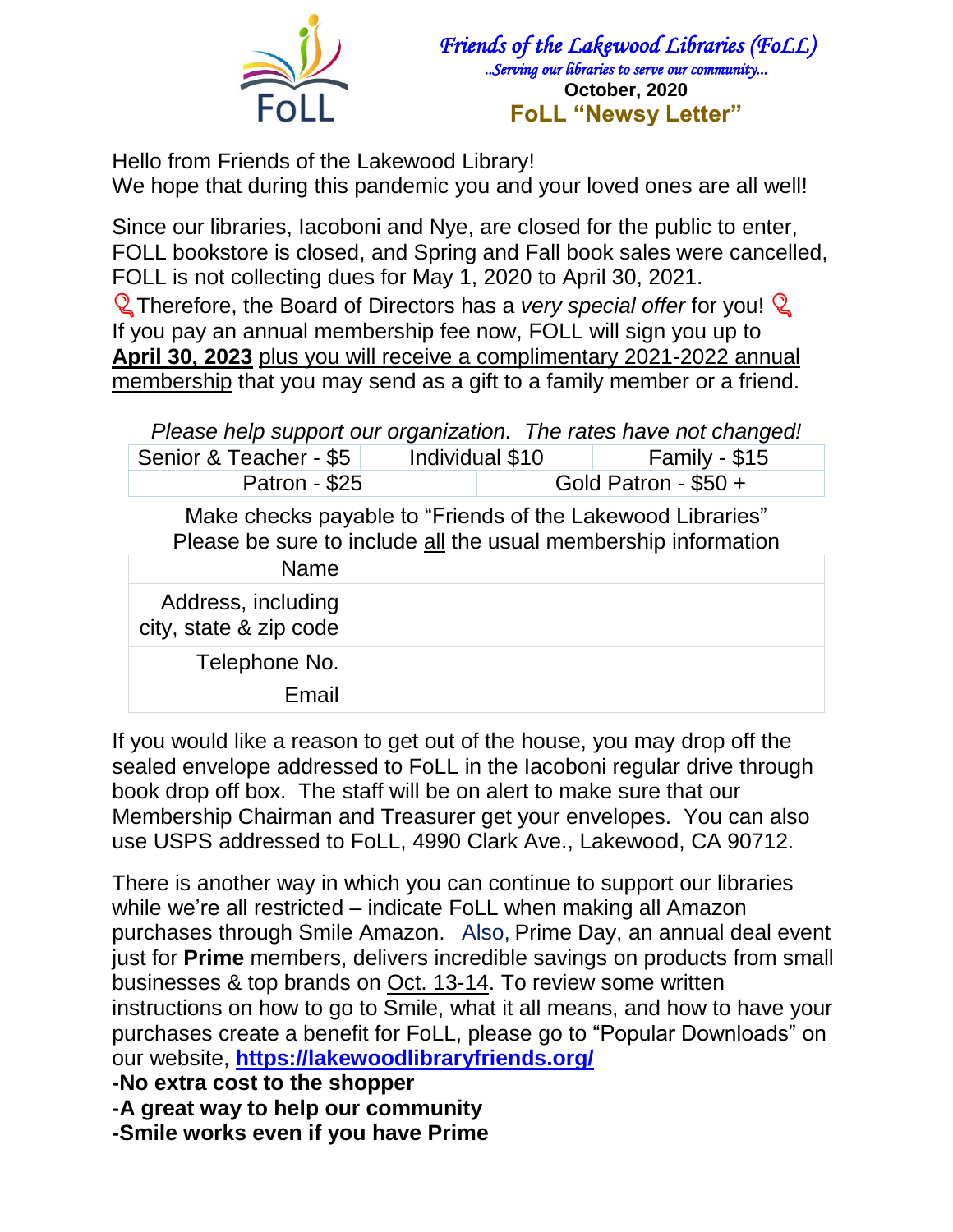We are also including the news from both of our Lakewood Libraries below.

## Iacoboni

I hope this newsy letter finds you well! Despite the building being closed, we've been very busy at the library helping customers any way we can. One way we do this is through sidewalk service. Customers can call the library to arrange a time to pick up items they've placed on hold or requested over the phone. We currently have 67 libraries offering this service! Iacoboni's sidewalk service started in June and has been extremely popular and I'm excited to announce that the library now has evening sidewalk service hours on Tuesdays.

You can get your library items through sidewalk service on the following days and times:

Mondays 10-5, Tuesdays 12-7, Wednesdays - Fridays 10-5. Staff is in the building to answer questions over the phone Mondays 9-6, Tuesdays 11-8, Wednesdays - Fridays 9-6.

As in previous years, Iacoboni is also acting as a Vote by Mail site again this year! If you are interested in dropping your ballot off at the library there is a deposit box at the front of the building. The box is colorful and clearly marked, so it doesn't get confused with our book drop!



While things are different, the library is still here for you - whether through sidewalk service, over the phone, or online through our website [LACountyLibrary.org.](http://lacountylibrary.org/) Please check in with us if you have any questions or even just to say hi, we always love to hear from our Friends!

And some library service appreciation comments from our webmaster, who says "The Book Club is utilizing virtual meetings in WebEx. It is fun to be reading and meeting.  $\circled{2}$ It worked very well last Thursday."